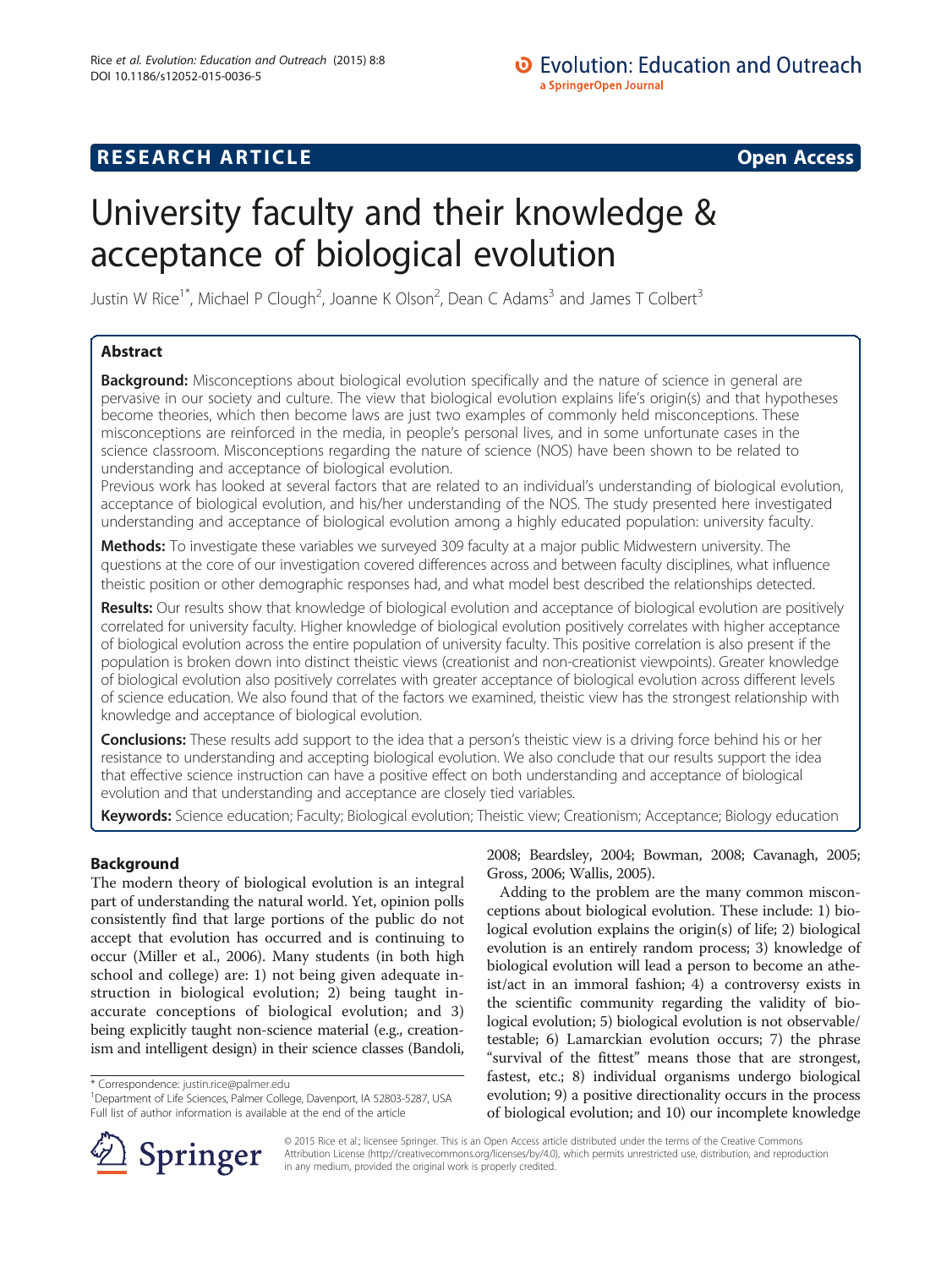of biological evolution means that the entire theory is incorrect (Understanding Evolution, [2015\)](#page-14-0).

Scientists and science educators have known about the problem surrounding biological evolution education (BEE) for decades. The misconceptions held by members of the public are not new, but within the last decade various events have drawn greater attention to the issue. Publications regarding BEE have increased, funding for BEE research has increased, and new BEE journals and conferences have appeared. While these developments are welcome, and will hopefully lead to improved BEE, considerable work remains.

Many groups have been surveyed in recent years, including introductory biology students, upper level biology students, high school biology teachers, pre-service secondary instructors, Christian clergy, and many others (Ingram and Nelson, [2006](#page-13-0); Verhey, [2005;](#page-14-0) Brem et al., [2003](#page-13-0); Colburn and Henriques, [2006;](#page-13-0) Barnesetal, [2009;](#page-13-0) Losh and Nzekwe, [2010\)](#page-13-0). These studies have provided valuable insight into how these groups view and understand biological evolution, and suggest some avenues for addressing the issue. One group that has so far received little attention is the faculty at universities and colleges.

Faculty members at major research institutions are not only involved in the instruction of undergraduate students, but many are also active researchers at the forefronts of their chosen fields. Given the expectation that universities and colleges will provide the best possible education for students, we were surprised to find only one data set regarding higher education faculty knowledge of biological evolution (Paz-y-Miño and Espinosa [2011](#page-13-0)b and [2012](#page-13-0)). In both studies the authors were interested in measuring the views of college faculty on biological evolution, as well as their views on several related topics (e.g. creationism and I.D.). They used newly developed surveys that they claim accurately measure faculty "views about evolution, creationism, and intelligent design, their understanding of how the biological evolution works, and their personal convictions". Previous work done in this field (Alters and Alters, [2001;](#page-13-0) Johnson and Peeples, [1987;](#page-13-0) Miller et al., [2006;](#page-13-0) Moore and Kraemer, [2005;](#page-13-0) Moore et al., [2009](#page-13-0); Nehm and Schonfeld, [2007;](#page-13-0) Rice et al., [2011](#page-14-0); Rudolph and Stewart, [1998;](#page-14-0) Sinatra et al., [2003](#page-14-0); Sinclair and Pendarvis. [1998](#page-14-0); Van Koevering and Stiel, [1989](#page-14-0); Verhey, [2005](#page-14-0); Zimmerman, [1987](#page-14-0)) has, however, demonstrated that accurately assessing views and understandings of biological evolution is challenging.

For instance, while Paz-y-Mino and Espinoza (both [2011b](#page-13-0) and [2012](#page-13-0)) provide an interesting data set, their work has limitations in that it did not differentiate between what types of faculty were responding to the survey. The type of faculty that respond to a survey may significantly impact the conclusions can be drawn from the resulting data. Whether their 244 respondents were

non-biologists, biologists, or some mixture of both cannot be ascertained. Second, several of the questions examining viewpoints used a forced choice response with no option of a "none of the above" response, while one question on knowledge used forced choice between five incorrect answers. Neither of these survey question formats is appropriate for determining participants' views or knowledge (Hawkins and Coney, [1981;](#page-13-0) Tull and Hawkins, [1993\)](#page-14-0). Therefore, further data on what faculty know, and accept, about biological evolution and the nature of science are needed.

Why should educators care what faculty at colleges and universities think about biological evolution? First, biological evolution is **the** unifying concept of the biological sciences and provides a useful context for making sense of the natural world. Second, from a medical perspective, biological evolution explains how humans are subject to natural selection, the origin of disease, resistance to antibiotics, viral function, and how to more effectively deal with current and future pathogens. Conservation, agriculture, environmental change, and forensics are just a few examples of other ways biological evolution informs our current understanding of the natural world. Biological evolution can be profitably addressed in any biologybased course, whether it be a general biology course for non-majors or a graduate level seminar on molecular biology. Biological evolution provides important context as the unifying idea in biology.

Understanding the views and knowledge of faculty is of particular importance for several reasons. First, understanding the relationship between faculty personal views, their area of expertise, their knowledge of biological evolution, and specific demographic factors will allow us to answer several important questions about BEE. Faculty members at colleges and universities come from many disparate fields of expertise and divergent educational backgrounds (e.g. biology, sociology, business). How those disparate experiences are associated with their current views regarding biological evolution may shed light on potential influence faculty outside biology may have on post-secondary students. If the instructors in charge of providing a tertiary education do not understand the material or have significant misconceptions about it, then they may be passing those misconceptions to students. That many students will ascribe a level of intellectual respect to those having earned an advanced degree (e.g., a doctorate) or are placed in charge of a college course, regardless of their area of expertise, is reasonable. This is reflected in creationists' attempts to find science and science-related faculty members to support their cause. But do these "experts" actually know what they are talking about? If we can learn what typical faculty members understand about biological evolution, what misconceptions they have, and how those are related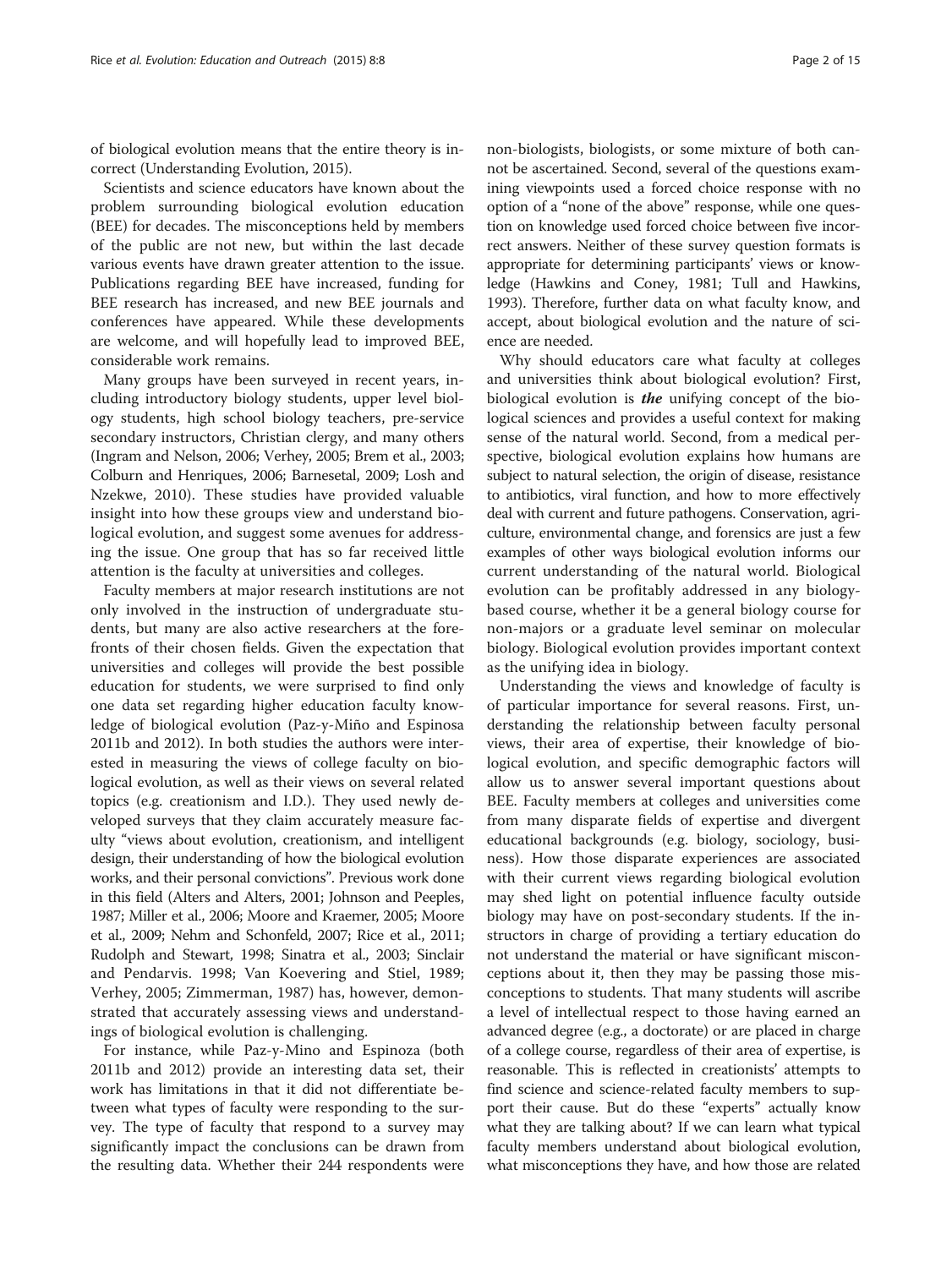to their personal views, their area of expertise, and other factors, we may gain insight regarding what must be done to improve post-secondary education.

Also reasonable is the expectation that faculty who expressly seek out a career in the biological sciences would understand more about biological evolution than their non-biology colleagues. Even though not every life science faculty member will be equally well-versed in biological evolution, all likely share an understanding of its fundamental tenets. These faculty ought to exhibit the best knowledge of biological evolution, compared to non- life scientist faculty, the general public, and students. This reasonable assumption has no data that support or refute it. What if, in a large population of postsecondary faculty, a few life science faculty members are determined to have a poorer understanding or acceptance of biological evolution than some non-life science faculty members? This would be a very damning indictment of the science programs that produced these biologists if they lack understanding of the fundamental ideas regarding biological evolution. How could we expect students to understand biological evolution if the instructors do not?

Clearly, a large portion of people in various groups do not accept biological evolution as either good science or as a viable explanation for the diversity of life on earth. Just as clear, many people (both scientists and non-scientists) presume a direct correlation between being a scientist (particularly a biologist) and accepting biological evolution. No data yet exist, however, to support this assumption. That non-scientists (e.g., business faculty) accept and/or understand biological evolution at a higher level than scientists (e.g., chemists) is plausible and deserving of study.

Previous work has also found correlations between an individual's knowledge of biological evolution and their acceptance of biological evolution (Lawson and Worsnop, [1992;](#page-13-0) Rice et al., [2011;](#page-14-0) Scharmann et al., [2005](#page-14-0)). This suggests that if we want to properly teach biological evolution, we must address both a population's knowledge and their acceptance of biological evolution.

Faculty directly impact the educational experience of their students, and some of those students go on to become K-12 teachers, post-secondary faculty members, policymakers, or hold other influential positions in society. Students who graduate from college with a poor knowledge of biological evolution may be given opportunities to teach (explicitly or not) about the topic and thus likely impart their misconceptions to their students. Understanding what misconceptions are common in university faculty, whether in science or other fields, is important for first understanding and then working toward improving post-secondary education of all students.

To investigate this phenomenon, we must first determine the strength of the correlation (if any) between

knowledge of biological evolution and acceptance of biological evolution Second, if a correlation is present, we must understand its directionality. Finally, understanding what factors (e.g., subdivisions of the population) are driving differences from the overall model will help us address areas where improvement efforts may be focused.

The purpose of this study is to investigate the relationship, if any, between university faculty area of expertise, their knowledge of biological evolution, their acceptance of biological evolution, and several demographic factors. Specifically, the following questions guided the work reported here:

- 1. What knowledge of, and acceptance of, biological evolution do faculty members across various disciplines have?
- 2. How, if at all, does faculty members' knowledge of biological evolution differ between members of different disciplines?
- 3. How, if at all, does faculty members' acceptance of biological evolution differ between members of different disciplines?
- 4. What is the relationship, if any, between faculty members' theistic position and both their knowledge of, and acceptance of, biological evolution?
- 5. What is the relationship, if any, between faculty members' demographic responses and both their knowledge of, and acceptance of, biological evolution?
- 6. What model best describes the relationship between knowledge of biological evolution and acceptance of biological evolution?

# **Methods**

# Study site

Study participants were recruited from the full list of employees that were considered faculty at a major public Midwestern university during the 2010 – 2011 academic year. This definition was at the discretion of the Office of Institutional Research at the research site, and included 1595 potential participants. Faculty members were contacted via email where they were directed to voluntarily proceed to an online survey.

Data were kept anonymous; however participants were given the opportunity to submit another email contact for use in a random drawing for one of ten \$50.00 gift cards to a local bookstore. Data were collected over several months, with two reminder emails being sent to the potential participants. Relevant demographic data for the population as a whole was obtained from the Office of Institutional Research at the study site.

# Survey instrument

The variables of interest in this study are participant knowledge of biological evolution, acceptance of biological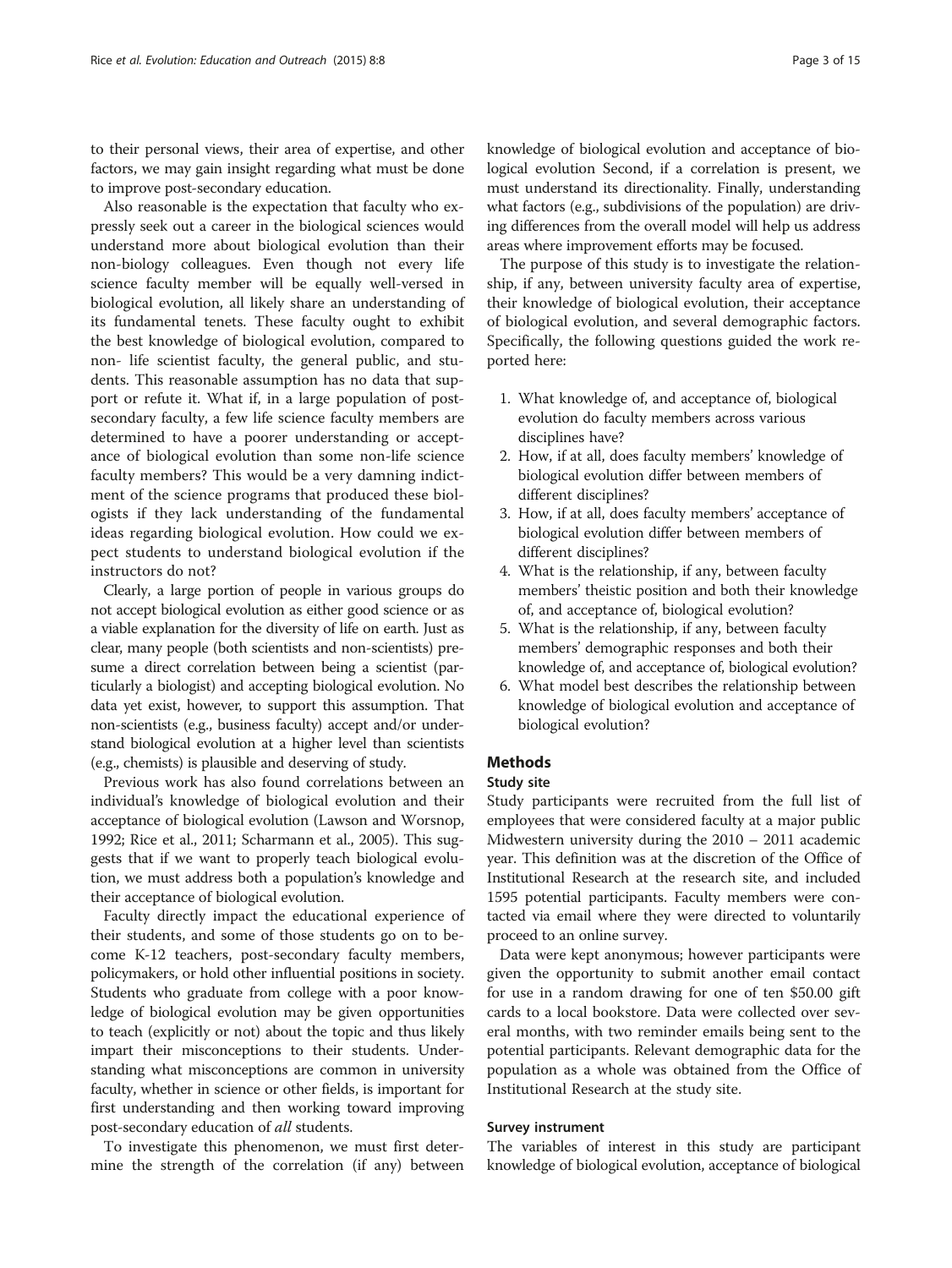evolution. In order to accurately measure both of those variables, distinct sets of questions are required.

We used an unmodified Knowledge of Evolution Exam (KEE) to measure participant knowledge of evolutionary concepts. The KEE has been used in previous studies and has been shown to be both a reliable and valid measure of a participant's knowledge of biological evolution for several different groups (Moore et al., [2009](#page-13-0)). The ten questions on the KEE cover content on biological evolution that would be familiar to students in an introductory college biology course.

To assess acceptance of biological evolution, we used an unmodified version of the Measure of Acceptance Toward Evolution (MATE). The MATE has also been used in previous studies measuring acceptance of biological evolution and has been shown to be a valid and reliable measure (Rutledge and Sadler, [2007;](#page-14-0) Moore and Cotner, [2009a](#page-13-0); Moore and Cotner, [2009b](#page-13-0)). The twenty questions on the MATE examine the participants' views of whether humans and other animals have evolved, whether biological evolution is science, the age of the Earth, whether biological evolution is testable, and other related views.

A section of the survey was devoted to measuring participant understanding of the nature of science (NOS). Understanding of NOS has been previously shown to be related to an individual's knowledge and acceptance of biological evolution, and thus was of interest. This portion of the survey was based on the Student Understanding of Science and Science Inquiry (SUSSI) and had several alterations (Liang et al., [2008](#page-13-0)). This section was placed at the beginning of the survey so as to avoid any potential negative bias associated with a discussion of biological evolution. This portion of the survey was intended to address research questions beyond the scope of this manuscript, and will be reported elsewhere.

In total, the survey used here consisted of 54 multiplechoice questions and 7 text response questions. Besides the KEE, MATE, and SUSSI sections, three other questions examined participant views of educational policies, public acceptance/rejection of biological evolution, and their personal theistic view. Five questions at the end of the survey were of a demographic nature (sex, age, area of expertise, employment level, and amount of science education received). Of the seven text response questions, three were relevant to the MATE and KEE portions while the remaining four were relevant to the SUSSI portion and thus are not discussed here.

309 complete surveys were received from the 1595 faculty members contacted. An additional 139 incomplete surveys were also collected; however, none of these responses reached a level of completeness to be useable in the analyses.

The resulting sample was examined both as a whole and in specific subgroups. The demographic and theistic view questions allowed the sample to broken down into specific categories of interest: area of expertise, theistic view, and amount of science education. Participants were grouped for area of expertise according to their response to the question: "What is your area/field of work? (e.g. Chemistry, History, etc.)". Based on the responses, participants were grouped together into the following categories: Social Science (e.g., Economics, Psychology, Education, and History), Physical Science (e.g., Physics, Chemistry and Geology), Business (e.g., Finance, Marketing, and Accounting), Applied Science/Engineering (e.g., Civil Engineering, Aerospace Engineering, and Industrial Engineering), Life Science (e.g., Agronomy, Cell Biology, Genetics, and Horticulture), Humanities (e.g., Music, Theatre, English, and Philosophy), Veterinary Medicine, and those that did not answer. Twenty eight responses were collected that did not fit in this categorization scheme and were too few in number to warrant inclusion as their own group (e.g., Information Systems, Statistics). Of these 28, all were placed in the "Not Answered" category.

For theistic view, the survey provided several possible categories: Young Earth Creationist, Old Earth Creationist, Theistic Evolutionist, Agnostic Evolutionist, Atheistic Evolutionist, and a not answered/other group. This categorization scheme is based on a similar set of categories described by Scott ([2005](#page-14-0)). During the analysis, these six categories were reduced to four, for two main reasons. First, in our opinion the distinction between some of the full six categories were not relevant to the primary research questions being considered. Second, using the full six categories would have left some categories too small to be statistically useful. Therefore, Young Earth Creationist and Old Earth Creationist were placed into one group, Theistic Evolutionist was a second group, Agnostic Evolutionist and Atheistic Evolutionist was a third group, and the Not Answered/Other responses were a fourth group.

The amount of science education included the following four choices: 9 or more science courses, 5–8 science courses, 1–4 science courses, or no science courses. The results from the KEE and MATE portions of the survey were summed into percentage scores for the analyses reported below, unless otherwise noted.

# Statistical analyses

In this study, we were interested in measuring the relationship between knowledge of biological evolution and acceptance of biological evolution across several variables, including theistic position, amount of science education, and area of expertise. In order to assess the overall relationship between knowledge of biological evolution and acceptance of biological evolution, we used a simple linear regression comparing the percentage scores of all the participants on the knowledge of biological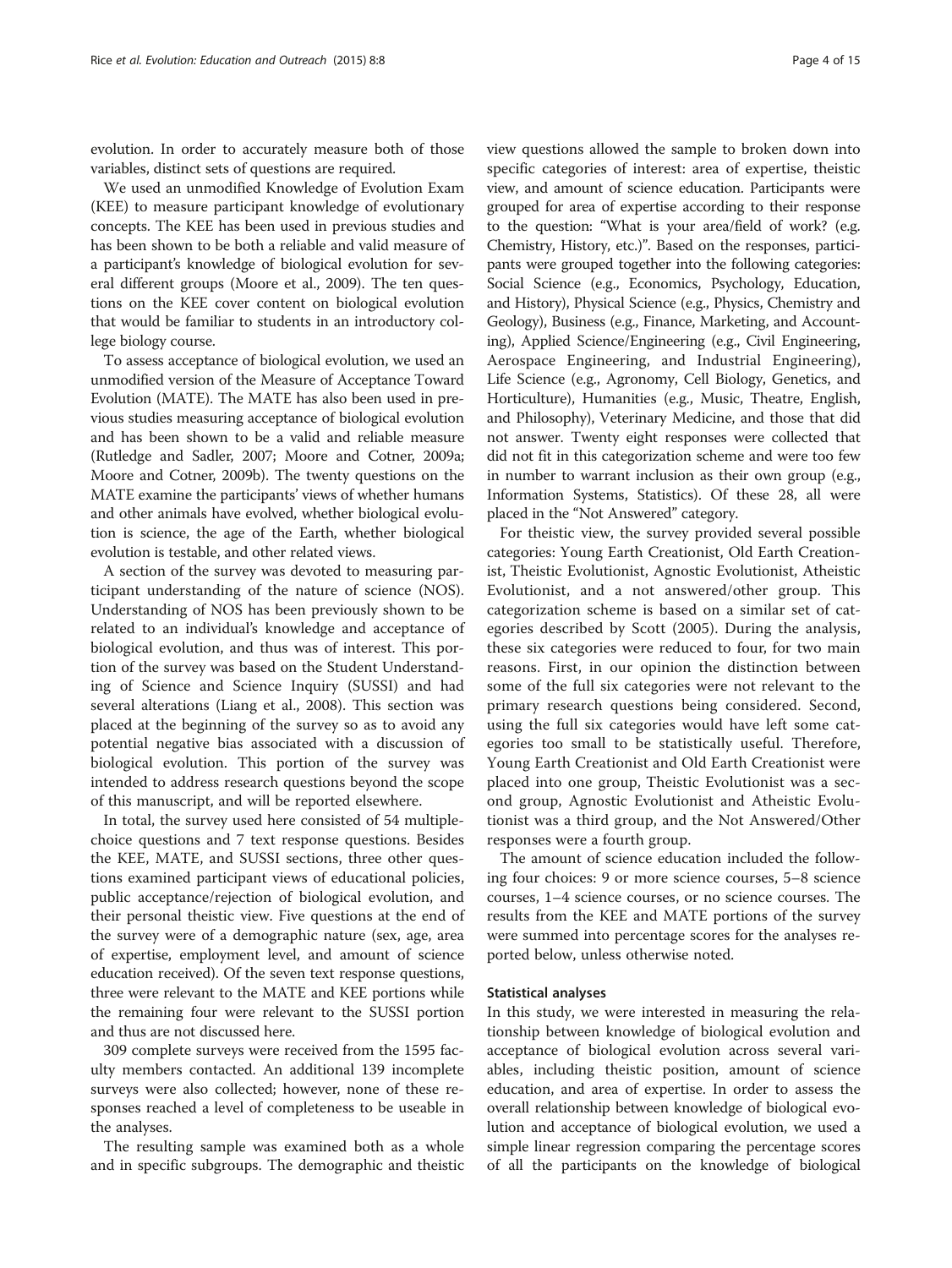evolution measure to their percentage scores on the acceptance of evolution measure. In addition, we performed an ordination analysis to obtain a graphical visualization of the patterns present in the data. For this, we first created a distance matrix among individuals by calculating pairwise Jaccard's distance between individuals, based on participant responses to each question. We then used principal coordinate analysis (PCoA) to generate an ordination of the response data space. Individual participants were then color-coded by grouping variables to provide a visual examination of whether or not a particular group displayed similar responses to the questionnaire.

One-way ANOVAs were then used to examine several relationships. First, we tested for the presence of a significant relationship between the percentage scores for participant knowledge of biological evolution by their theistic view; their area of expertise; and the amount science education they reported. Second, we tested for the presence of a significant relationship between the percentage scores for participant acceptance of biological evolution by their theistic view; their acceptance of biological evolution; their area of expertise; and the amount of science education they reported.

In order to identify potential interaction between the grouping factors of area expertise and theistic viewpoint, two-way ANOVAs were performed. These tests were used to examine whether the relationships described in the one-way ANOVAs were the same or different when another variable was considered. As with prior analyses, two-way ANOVAs were performed separately on survey questions relating to: 1) knowledge of biological evolution, and 2) acceptance of biological evolution. Mantel tests were also performed on separate distance matrices of the participant responses to the knowledge and acceptance portions of the survey to assess the degree of association between participant scores on the knowledge of evolution, acceptance of evolution, and the grouping variables of area of expertise and theistic view. Specifically, Mantel correlations were calculated between knowledge of biological evolution and acceptance of biological evolution across all participants; between knowledge of biological evolution and acceptance of biological evolution for those participants with differing theistic views (e.g., creationist); and between knowledge of biological evolution and acceptance of biological evolution for each area of expertise (life science, humanities, etc.).

In order to identify potential interaction between the grouping factors of theistic viewpoint and amount of science education, two-way ANOVAs were performed. Again, these tests were used to examine whether the relationships described in the one-way ANOVAs were the same or different when another variable was considered. As with prior analyses, two-way ANOVAs were performed separately on survey questions relating to: 1) knowledge of biological evolution, and 2) acceptance of biological evolution. Mantel tests were also performed on separate distance matrices of the participant responses to the knowledge and acceptance portions of the survey to assess the degree of association between participant scores on the knowledge of evolution, acceptance of evolution, and the grouping variables of theistic view and amount of science education. In this case Mantel correlations were calculated between knowledge of biological evolution and acceptance of biological evolution across all participants; between knowledge of biological evolution and acceptance of biological evolution for those participants with differing theistic views (e.g., young earth creationist); and between knowledge of biological evolution and acceptance of biological evolution by how much science education participants reported.

One-way ANOVA tests were used to examine whether participant knowledge of biological evolution and acceptance of biological evolution were different between each category of interest (theistic view, area of expertise, amount of science education). Linear regression was also used to identify the relationship between variables such as between knowledge of biological evolution and acceptance of biological evolution for physical scientists. Since we are interested in seeing which factors explain the variation we see in the data (e.g., does amount of science or theistic view have more impact on an individual's knowledge of biological evolution and acceptance of biological evolution), we used Akaike Information Criterion (AIC) to compare the fit of the resulting models. Specifically, we used AIC to compare models based on participant theistic view, area of expertise, or amount of science education regarding their fit to participant knowledge of biological evolution and acceptance of biological evolution. We also used permutation tests to examine whether the observed results from some specific tests were significantly different from a random result.

Finally, pairwise t-tests were used to compare the knowledge of biological evolution and acceptance of biological evolution of the participants between each area of expertise as well as within each area of expertise but between their theistic views (e.g. creationist business faculty compared to non-creationist business faculty).

All statistical computations and procedures were performed in R 2.12.1 (R Core Team [2014](#page-13-0)).

# Results

# Quantitative results

The participants in the resulting sample aligned very closely with previously known information regarding the population as a whole. Two points of difference are worth noting. First, the participants were 47.4% female and 52.6% male, but the population of faculty at this study site is 35.1% female and 64.9% male. This means a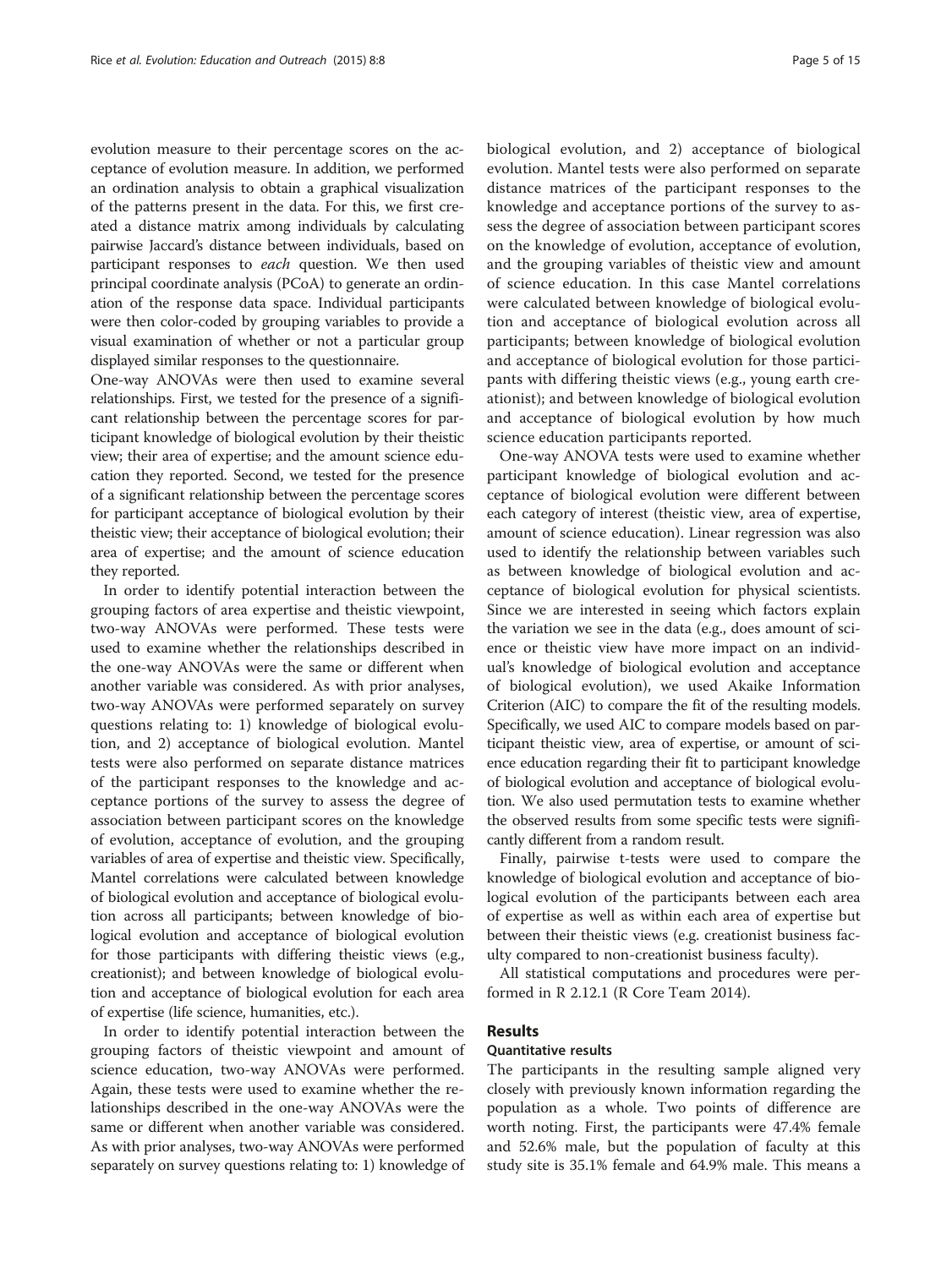disproportionate number of female faculty members completely the survey compared to their male counterparts. No differences between any variable of interest were detected when sex was considered, but given that our sample was not sex-representative of the population those may not be accurate results. Second, less than 5% of the participants stated their area of expertise was in or related to Veterinary Medicine but approximately 11% of faculty at this study site hold that specialty. Other areas of expertise were more accurately represented in the sample (24.7% Life Scientists; 18.8% Social Scientists; 12.5% Humanities; 11.1% Engineering; 10% Physical Scientists; 5.1% Business; 4.7% Veterinary Medicine; 13.1% Not Answered/Other).

The overwhelming majority (66.9%) of participants chose the Agnostic Evolutionist theistic view, with no other views exceeding 11% of the participants (2.9% Young Earth Creationist; 2.9% Old Earth Creationist; 9.8% Theistic Evolutionist; 7.3% Atheistic Evolutionist; 10.2% Not Answered/Other). The majority (53.1%) of participants also stated that they had received a large amount (nine or more courses) of science education, with the next largest portion being those with a low amount (one to four courses) of science education (27.5%), followed by the medium amount (five to eight courses) of science education (13.1%), and lastly those with no science education (6.3%). The participants were largely tenured faculty (58.3%, tenure track: 18.7%, nontenure track: 23%) as well as Caucasian (81.1%, Asian: 14.1%, All other options: 4.8%).

As a whole, the faculty scored an average of 68% correct on the knowledge of biological evolution portion of the survey. They scored an average of 86.8% agreement with statements measuring acceptance of biological evolution (Additional file [1](#page-12-0): Table S1). Both measures are right-shifted toward the higher end of the scale, with approximately 45% of the knowledge of biological evolution scores lying to the right of the average, and approximately 60% of the acceptance of biological evolution scores lying to the right of the average. This means we should not have bias in our results from having a population with an unbalanced distribution of scores.

# Results part 1: single factor tests

Using simple linear regression we found a significant association between knowledge of biological evolution and acceptance of biological evolution  $(F_{1, 307} = 145.07,$  $R^2 = 0.3204$ , p < 0.001; Pearson's r = 0.566) (Figure 1). High knowledge of biological evolution was strongly correlated with high acceptance of biological evolution. Likewise, a significant relationship between knowledge of biological evolution and acceptance of biological evolution was revealed using a Mantel test  $(r = 0.469;$  $p < 0.001$ ).



#### Tests by theistic view

Analysis of variance revealed that faculty grouped by theistic views differed in their knowledge of evolution and acceptance of evolution (Table [1\)](#page-6-0). In all but one case, participants with a more creationist theistic view had a lower average knowledge of biological evolution (p < 0.001) (Table [2](#page-6-0)). In all cases, participants with a more creationist theistic view had a significantly lower average acceptance of biological evolution (p < 0.001) (Table [3\)](#page-7-0).

Likewise, a significant relationship between knowledge of biological evolution and acceptance of biological evolution was revealed using a Mantel test for each group in the schema (Additional file [1:](#page-12-0) Table S2). As above, the one exception in the case of knowledge of biological evolution was in the comparison between the participants with creationist views and the participants with theistic evolutionist views (Table [1](#page-6-0)). In that case, no significant differences were detected in the knowledge of biological evolution between the participants  $(F_{1, 49} = 2.5928,$  $p = 0.1138$ .

# Tests by area of expertise

Using one-way ANOVA to examine the relationship between the percentage scores for participant knowledge of biological evolution, acceptance of biological evolution, and their area of expertise, significant differences exist in the knowledge of biological evolution among faculty grouped by their area of expertise  $(F_{8, 273} = 2.3537,$ p < 0.05) but no differences in their acceptance of biological evolution (F<sub>8, 273</sub> = 1.7659, p = 0.08376).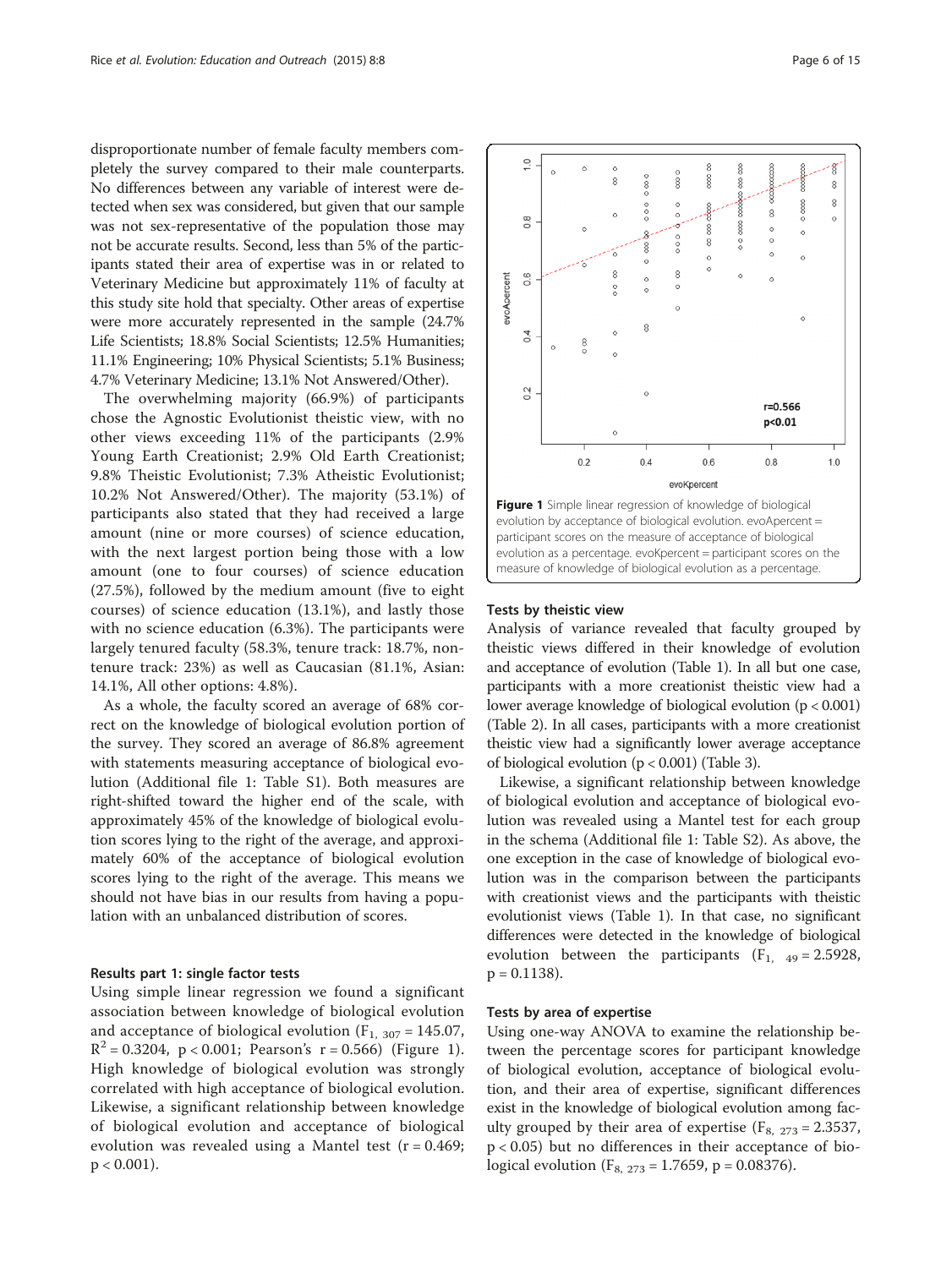|                                                                                          | Knowledge of B. Evolution | Significance | Acceptance of B. Evolution | Significance |
|------------------------------------------------------------------------------------------|---------------------------|--------------|----------------------------|--------------|
| Theistic View: (All Groups)                                                              | $F_{2, 279} = 28.745$     | p < 0.001    | $F_{2, 279} = 136.70$      | p < 0.001    |
| Theistic View: (Creationist vs. Theistic Evolutionist)                                   | $F_{1,49} = 2.5928$       | $p = 0.1138$ | $F_{1,49} = 27.921$        | p < 0.001    |
| Theistic View: (Theistic Evolutionist vs. Non-Creationist) $F_1$ <sub>263</sub> = 28.904 |                           | p < 0.001    | $F_{1,263} = 71.344$       | p < 0.001    |
| Theistic View: (Creationist vs. Non-Creationist)                                         | $F_{1, 246} = 35.478$     | p < 0.001    | $F_{1, 246} = 259.19$      | p < 0.001    |

<span id="page-6-0"></span>Table 1 Statistical results from ANOVA examining participant knowledge of biological evolution and acceptance of biological evolution by their theistic viewpoint using the schema

Using pairwise t-tests, the only significant difference in knowledge of biological evolution was between the participants who identified their area of expertise as "Life Science" who scored significantly ( $p < 0.05$ ) higher on the measure of knowledge of biological evolution than those who did not identify their area of expertise (Table 2). The pairwise t-tests used to compare average scores of participants in each area of expertise with each other also revealed that while a one-way ANOVA was unable to detect any significant differences in participant acceptance of biological evolution between the areas of expertise, they did exist. Specifically, participants who identified as "Social Science" scored significantly  $(p < 0.05)$  higher on the measure of acceptance of biological evolution than those who did not identify their area of expertise (Table 2).

Using linear regression we found that knowledge and acceptance were significantly positively correlated for all areas of expertise (Additional file [1:](#page-12-0) Table S3). Likewise a significant relationship between knowledge of biological evolution and acceptance of biological evolution was revealed using a Mantel test for each area of expertise except those participants who identified their area of expertise as Veterinary Medicine (Additional file [1](#page-12-0): Table S4).

# Tests by other demographic variables

One-way ANOVAs were used to examine the relationship between the percentage scores for participant knowledge of biological evolution, acceptance of biological evolution and the various demographic variables that were measured. We found no significant relationships except in the case of the amount of science education participants reported. While both participant age and employment level were weakly related to participant acceptance of biological evolution, the strength of the relationship was not large enough to warrant further investigation.

# Tests by amount of science education

Pairwise t-tests revealed that those participants that reported a high level of science education (nine or more courses) scored significantly higher on the measure of knowledge of biological evolution than those who reported a low level of science education (one to four courses) (Additional file [1](#page-12-0): Table S5). The pairwise t-tests using average scores of participants by their amount science education also revealed that participants that reported a high level of science education (nine or more courses) scored significantly higher on the measure of acceptance of biological evolution. This is compared to either those who reported a moderate level of science education (five to eight courses) or a low level of science education (one to four courses) (Additional file [1](#page-12-0): Table S5).

One-way ANOVA tests were then used to examine how knowledge of biological evolution and acceptance of biological evolution were related for each amount of science education participants reported. Using linear regression calculate the magnitude and direction of the correlation between variables (such as between knowledge and acceptance of biological evolution for those reporting a high amount of science education), we found that knowledge and acceptance were significantly positively correlated for all groups except those that reported no science education (Additional file [1](#page-12-0): Table S6). Mantel tests between knowledge and acceptance of biological evolution by how much science education participants showed that there are significant positive correlations between knowledge and acceptance for high, moderate and low amounts

Table 2 Knowledge and Acceptance Scores by Area of Expertise (\* significantly different at p < 0.05)

|                                                  | Life<br>science | <b>Social</b><br>science | <b>Physical</b><br>sciences | Engineering | <b>Business</b> | <b>Humanities</b> | Veterinary<br>medicine | Not<br>answered |
|--------------------------------------------------|-----------------|--------------------------|-----------------------------|-------------|-----------------|-------------------|------------------------|-----------------|
| Mean Knowledge of Biological<br>Evolution Score  | 74.3%*          | 72.1                     | 70.3                        | 65.3        | 64.7            | 62.9              | 60.8                   | 58.8*           |
| Mean Acceptance of Biological<br>Evolution Score | 87.6            | $91.4*$                  | 90                          | -86         | 84.1            | 85.6              | 88.5                   | 78.8*           |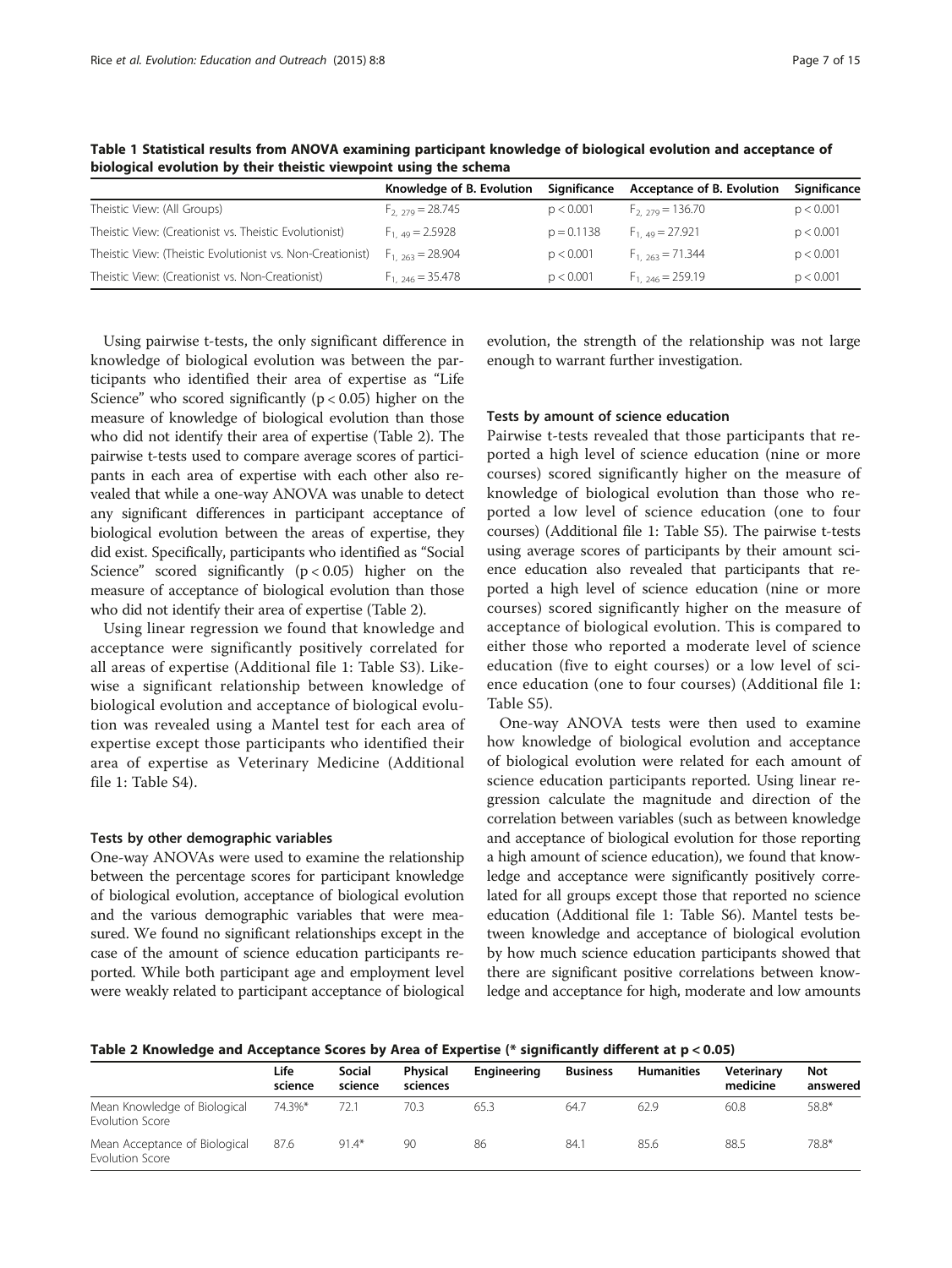# <span id="page-7-0"></span>Table 3 Mean percentage scores on measures of knowledge of biological evolution and acceptance of biological evolution by theistic view groupings used in the schema

|                                                                                    | Mean knowledge<br>of B. Evolution | Mean acceptance<br>of B. Evolution |
|------------------------------------------------------------------------------------|-----------------------------------|------------------------------------|
| Creationists (Young Earth<br>Creationists and Old Earth<br>Creationists)           | 43.53%                            | 39.12%                             |
| Theistic Evolutionists                                                             | 54.12                             | 60.82                              |
| Non-Creationists (Agnostic<br><b>Evolutionists and Atheistic</b><br>Evolutionists) | 72.68                             | 73.53                              |

of science education (Additional file [1](#page-12-0): Table S7). This corroborates the results from the one-way ANOVA and linear regression.

# Principle coordinates analysis

The pattern seen in the PCoA of participant responses on knowledge and acceptance measures displayed a distinct shape and curve. The distinct shape of the plot suggested that some other variable might be driving accounting for the variation seen along axis PCoA 1 (35% of the variation, PCoA 2 explains 7% of the variation). When participant responses were coded by their response to other questions on the survey (theistic view, opinion of teaching ID, sex, etc.) one label appeared to fit with the greatest variation being along the PCoA 1 axis, participant theistic view (Additional file [2](#page-13-0): Figure S1).

# Results part 2: tests of the impact of multiple factors Tests by theistic view and area of expertise

Using two-way ANOVAs, we found theistic view had a far more pervasive effect on participant knowledge of biological evolution than area of expertise. This was also the case for participant acceptance of biological evolution (Table 4). However, in the case of acceptance of biological evolution, the significant interaction term for theistic view and area of expertise was detected and represents that acceptance of biological evolution does change by theistic view, but only for those participants who identified as "other". If those participants are removed then no interaction term is detected.

# Tests by theistic view and other variables

Two-way ANOVAs also revealed that theistic view has a more pervasive effect on participant knowledge of biological evolution than their amount of science education reported. This was also the case for participant acceptance of biological evolution (Table [5\)](#page-8-0). Again, in the case of acceptance of biological evolution, a significant interaction term for theistic view and amount of science education was detected and represents that acceptance of biological evolution does change by theistic view, but only for those participants who reported "none" for their amount of science education. If those participants are removed then no interaction term is detected.

When these two-way ANOVAs are performed using the schema for theistic view, the resulting patterns are the same. Theistic view had a far more pervasive effect on participant knowledge of biological evolution than either area of expertise or amount of science education. Theistic view also had a more pervasive effect on participant acceptance of biological evolution than either area of expertise or amount of science education. In the case of acceptance of biological evolution, a significant interaction term for theistic view and area of expertise was detected and represents that acceptance of biological

| Knowledge of B. Evolution        |     |         |         |          |             |
|----------------------------------|-----|---------|---------|----------|-------------|
|                                  | df  | Sum Sq  | Mean Sq | F value  | p value     |
| Theistic View                    |     | 2.0396  | 2.03963 | 55.0097  | < 0.001     |
| Area of Expertise                | 8   | 0.7853  | 0.09816 | 2.6475   | < 0.01      |
| Theistic View: Area of Expertise | 8   | 0.0680  | 0.00851 | 0.2294   | $=0.985278$ |
| <b>Residuals</b>                 | 264 | 9.7885  | 0.03708 |          |             |
| Adjusted R squared: 0.1784       |     |         |         |          |             |
| Acceptance of B. Evolution       |     |         |         |          |             |
|                                  | df  | Sum Sq  | Mean Sq | F value  | $p$ value   |
| Theistic View                    |     | 16610.4 | 16610.4 | 178,4005 | < 0.001     |
| Area of Expertise                | 8   | 1237.0  | 154.6   | 1.6607   | $=0.108186$ |
| Theistic View: Area of Expertise | 8   | 1922.7  | 240.3   | 2.5813   | < 0.01      |
| <b>Residuals</b>                 | 264 | 24580.3 | 93.1    |          |             |
| Adjusted R squared: 0.4101       |     |         |         |          |             |

Table 4 Statistical results from two-way ANOVA examining response variables (participant knowledge of biological evolution and participant acceptance of biological evolution) by both theistic view and area of expertise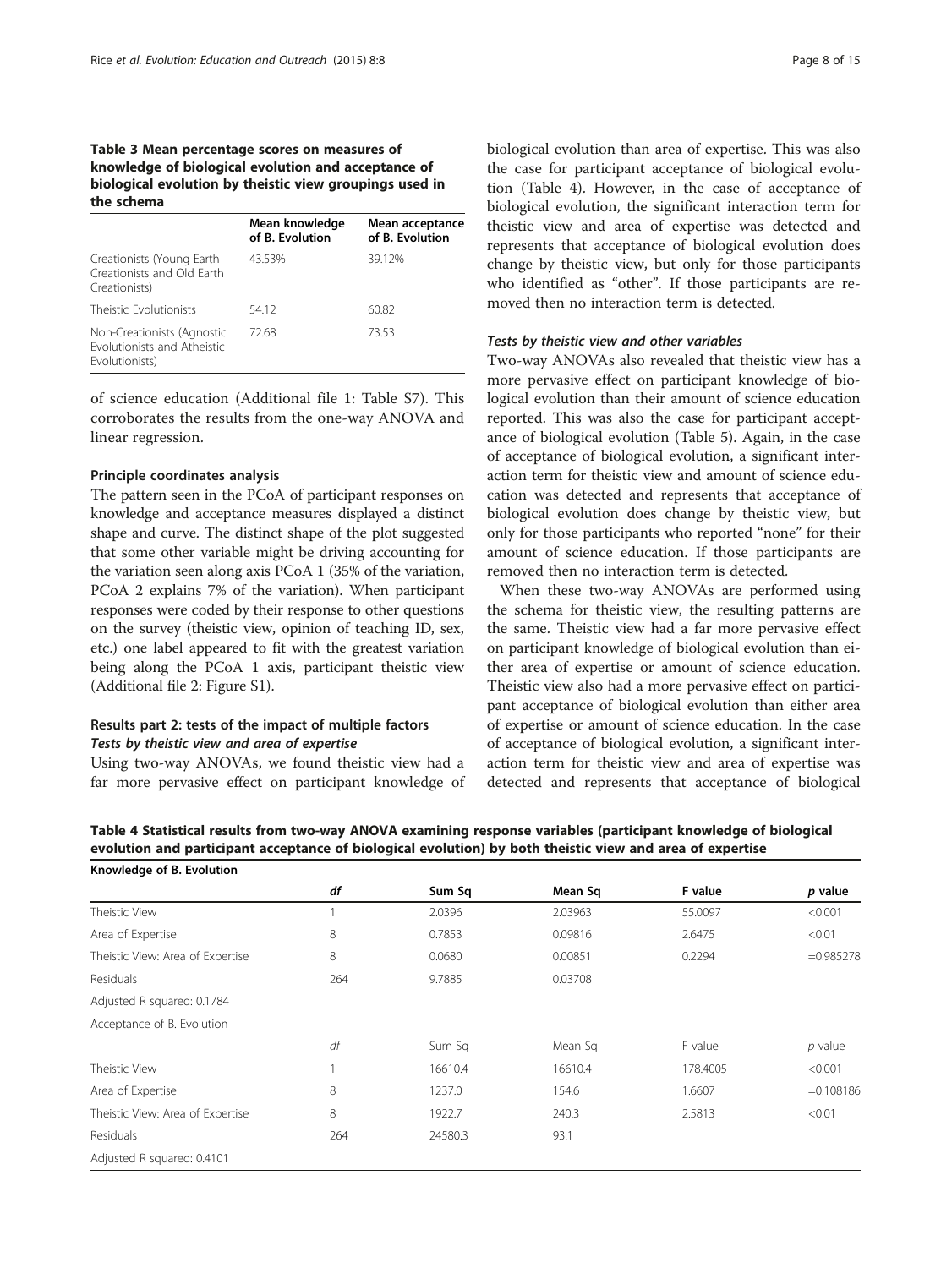Knowledge of Biological Evolution

| Knowledge of Bloidgical Evolution          |     |         |         |          |              |
|--------------------------------------------|-----|---------|---------|----------|--------------|
|                                            | df  | Sum Sq  | Mean Sq | F value  | p value      |
| Theistic View                              |     | 2.0396  | 2.03963 | 55.7704  | < 0.001      |
| Amount of Science Education                | 3   | 0.5074  | 0.16913 | 4.6245   | < 0.01       |
| Theistic View: Amount of Science Education | 3   | 0.1138  | 0.03792 | 1.0369   | $= 0.376658$ |
| <b>Residuals</b>                           | 274 | 10.0207 | 0.03657 |          |              |
| Adjusted R squared: 0.1896                 |     |         |         |          |              |
| Acceptance of Biological Evolution         |     |         |         |          |              |
|                                            | df  | Sum Sa  | Mean Sq | F value  | $p$ value    |
| Theistic View                              |     | 16610.4 | 16610.4 | 172.8039 | < 0.001      |
| Amount of Science Education                | 3   | 600.9   | 200.3   | 2.0839   | $=0.10261$   |
| Theistic View: Amount of Science Education | 3   | 801.4   | 267.1   | 2.7791   | < 0.05       |
| <b>Residuals</b>                           | 274 | 26337.6 | 96.1    |          |              |
| Adjusted R squared: 0.391                  |     |         |         |          |              |

<span id="page-8-0"></span>Table 5 Statistical results from two-way ANOVA examining response variable (participant knowledge of biological evolution and participant acceptance of biological evolution) by both theistic view and amount of science education

evolution does change by theistic view, but only for those participants who identified as "other". If those participants are removed in the schema no interaction term is detected.

The results from the pairwise t-tests were extremely varied. The primary likely cause for this is that when the theistic view schema is used in conjunction with a division of the data by area of expertise, some of the resulting groups are too small to be used in statistical comparisons (e.g., there was only one participant from the physical science area of expertise that is grouped as a creationist). Nevertheless, significant differences were detected between several groups, particularly between the creationist and non-creationist groups (Additional file [1](#page-12-0): Tables S8 and S9).

# AIC tests of model fit

Using AIC we compared which model (theistic view, area of expertise, or amount of science education was the best fit to the data (knowledge of biological evolution and acceptance of biological evolution) (Table [6](#page-9-0)). In both cases the model using theistic view was the best fit (smallest AIC).

# Qualitative results

Analysis of the text responses revealed the presence of nearly every misconception about science and biological evolution that have been reported in the literature. The most common statements either implicitly or explicitly stated that biological evolution (or science) was a belief and thus equivalent to other beliefs (e.g., creationism).

"I believe it would take perhaps many sources of data and different "angles" of contradictory data before

replacing an established scientific idea. That said, I do feel we sometimes hold too tight to old and out-dated belief systems." (Emphasis added)

"While we all have different beliefs, I believe it is important to teach both views so college students are aware of both positions. They then need to make their own choices. (I don't have to **believe** in evolution but I do believe students should be aware of the variety of beliefs" (Emphasis added)

Another misconception identified in the text responses was confusion regarding how biological evolution works. Multiple participants stated that biological evolution includes (or is) an explanation for the origin of life. As has been pointed out in other publications (Rice et al. [2010](#page-13-0)) this not the case, but it is a common misconception, even amongst some scientists (Paz-y-Miño and Espinosa [2011](#page-13-0)a; [2011b](#page-13-0); [2012](#page-13-0)). Other participants stated that biological evolution was an entirely random/undirected process. Still others made incorrect statements about how natural selection works.

"Both biological evolution and intelligent design/ creationism should be taught in college science classes and given equal time with respect to discussions about how life originated on earth. The aspects of biological evolution that would explain how life is changing today, which can and have been observed and experienced experimentally, should also be taught with an emphasis on understanding how human interactions with the environment we live in impacts the ecosystem" (Emphasis added)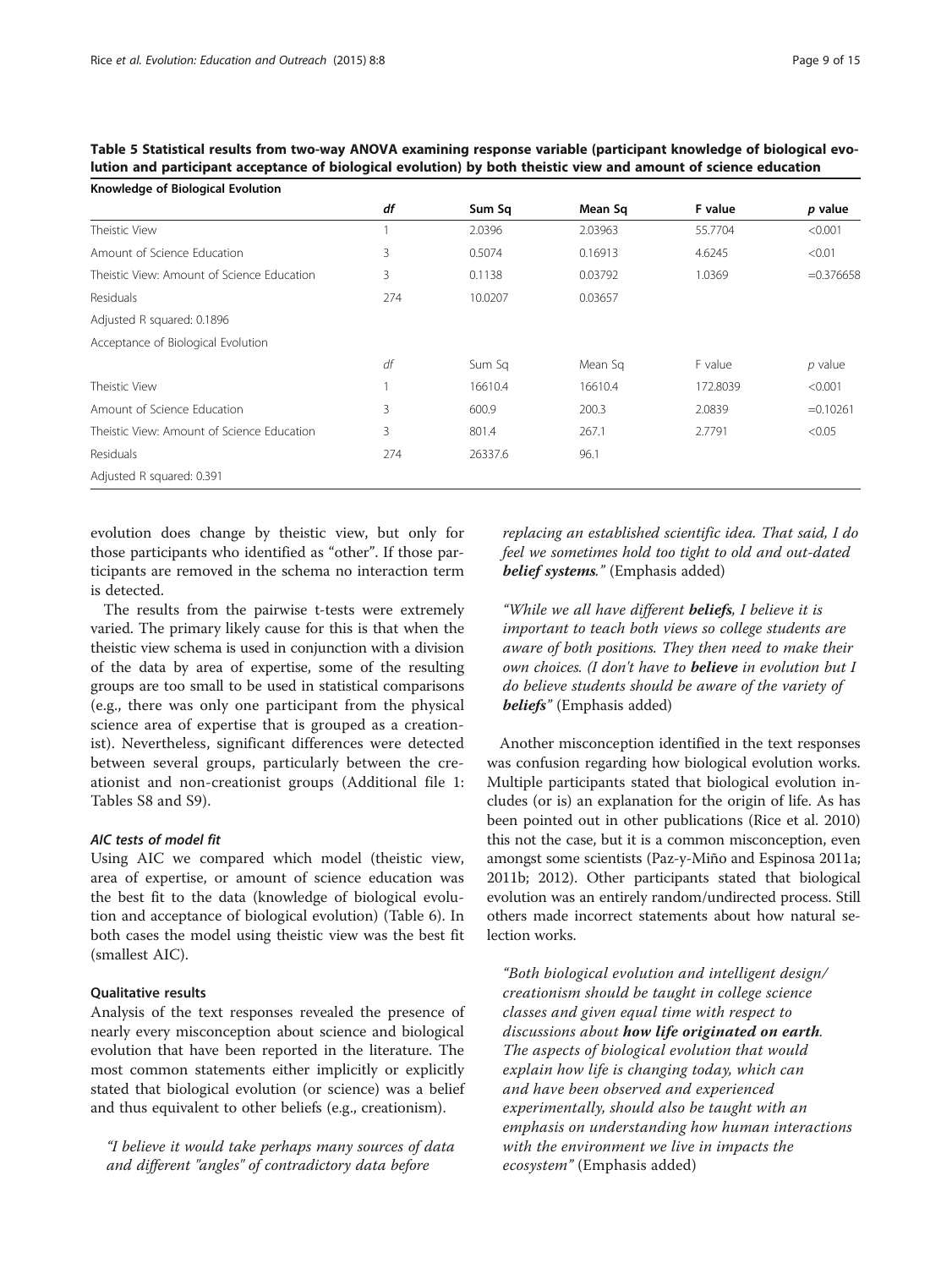| Model                                                            | log-likelihood | <b>AIC</b>  | No. of parameters |
|------------------------------------------------------------------|----------------|-------------|-------------------|
| Knowledge of Biological Evolution ~ Theistic View                | 61.93252       | $-117.8650$ |                   |
| Knowledge of Biological Evolution ~ Area of Expertise            | 46.61274       | $-73.22549$ | $10 \,$           |
| Knowledge of Biological Evolution ~ Amount of Science Education  | 45.34678       | $-80.69356$ |                   |
| Acceptance of Biological Evolution ~ Theistic View               | $-1047.150$    | 2100.301    |                   |
| Acceptance of Biological Evolution ~ Area of Expertise           | $-1106.2$      | 2232.4      | $10 \,$           |
| Acceptance of Biological Evolution ~ Amount of Science Education | $-1107.991$    | 2225.982    |                   |

<span id="page-9-0"></span>Table 6 Log-likelihood and AIC of models on knowledge of biological evolution and acceptance of biological evolution

"By neglecting the supernatural as a possibility, scientists have eliminated one possible explanation of the origins of the natural world. As a result, many when confronted with the overwhelming evidence that life could not have randomly started on this planet, ascribe our presence here to extraterrestrial involvement." (Emphasis added)

Finally, there was little agreement from the participants regarding which "side" of the BEE issue the investigators were on. Some participants seemed convinced that the survey was designed with an inherent bias against people with creationist views and that the results would be used to attack religion. Other participants appeared equally convinced that the investigators were on the "side" of the creationists and would use the results to attack the teaching of biological evolution. We take this result as evidence that the survey was not inherently biased to either "side".

# "God" help us if you are teaching Intelligent Design as fact".

"I wish you the best in your research. I hope that you're trying to better understand why people misunderstand evolution, and how we can convince people of the truth (as empirically and scientifically determined)".

"Mentioned before. Glad to see it addressed and pray it is a true study. Curious to know what the study outcomes are for this study .../ Bottom line, scientific community and Christian community have much the same in common. Just need to chill a bit. Don't make these results inflammatory no matter what you conclude about whatever it is you are studying. "Evolutionists need to STOP trying to convince people that God is not involved, and simply teach the evidence for and against evolution like any other scientific theory. Evolution has become confounded with the scientists' worldview, i.e., they use evolution to try to "enlighten" people that God is not necessary, with the underlying implication that God does not exist". "If you don't consider psychology a science, then I would suggest you're just as biased as the creationists who do consider creationism a science!"

"If you can use this to knock ID out of some peoples heads, it will make me happy".

# **Discussion**

What is the driving force behind an individual's knowledge and acceptance of biological evolution? Some argue that an individual's exposure to science, particularly to content on biological evolution, has the greatest impact on their knowledge and acceptance of biological evolution. Others suggest that an individual's theistic view is the overriding determiner of their knowledge and acceptance of biological evolution. Determining the factors (and the strength of those factors relative to each other) that influence an individual's knowledge and acceptance of biological evolution is an important step in being able to properly address the current issues with Biological Evolution Education (BEE). The analyses described here provide several unique insights into the interplay of factors influencing knowledge and acceptance of biological evolution.

First, knowledge of biological evolution and acceptance of biological evolution are linked together for university faculty. Higher knowledge of biological evolution positively correlates with higher acceptance of biological evolution across the sample of university faculty. This is in agreement with previous work showing a relationship between knowledge and acceptance (Lawson and Worsnop, [1992](#page-13-0); Rice et al., [2011](#page-14-0); Scharmann et al., [2005\)](#page-14-0).

This positive correlation is also present if the sample is broken down into distinct theistic views (creationist and non-creationist viewpoints). This suggests that regardless of their theistic view, for university faculty higher knowledge of biological evolution positively correlates with higher acceptance of biological evolution. This relationship between knowledge, acceptance, and theistic view is important, because it may mean that a person's knowledge of biological evolution and acceptance of biological evolution can be improved in tandem regardless of their underlying personal beliefs.

When the population was subdivided by participant area of expertise, the positive correlation between higher knowledge of biological evolution and higher acceptance of biological evolution was present for all types of expertise except Veterinary Medicine. The simple linear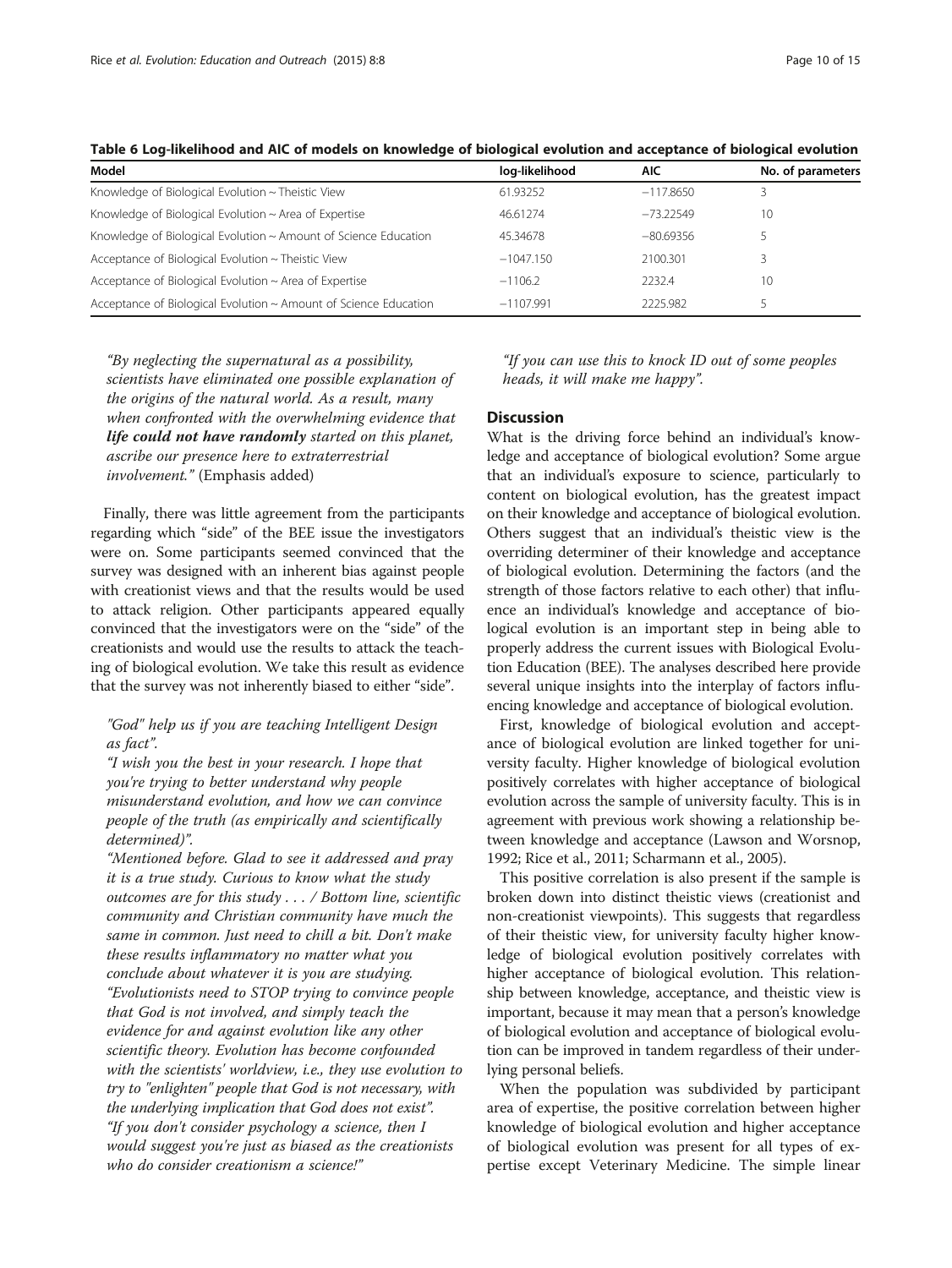regression (SLR) and Mantel tests were not in agreement, with the SLR showing the positive correlation and the Mantel test showing no correlation in either direction for Veterinary Medicine participants. This may be due to the fact that there were few Veterinary Medicine participants overall and that none of the Veterinary Medicine participants identified as young earth creationists, leaving a gap that could have biased the result. The presence of this positive correlation across areas of expertise suggests that despite a person's choice of academic specialty, their knowledge of biological evolution and acceptance of biological evolution can be improved together.

Several comparisons within each area of expertise category were unable to be performed. Of primary interest was the presence/absence of any variation by theistic view. Unfortunately when the theistic view schema is used in conjunction with a division of the data by area of expertise, many of the resulting sub-groups are too small to be used in statistical comparisons. Even so, differences were detected between theistic views in the Life Science, Social Science, Engineering, and Not Answered groups (Additional file [1:](#page-12-0) Tables S8 and S9). This is unsurprising given both the expected variation within the population and the variation between theistic views in the overall data. Future research with larger sample sizes will likely be more effective at examining any within group variation in different areas of expertise.

Higher knowledge of biological evolution also positively correlates with higher acceptance of biological evolution across different levels of science education. This is the case for high, moderate, and low levels, but not for those participants who stated they had received no science education in college. This result makes sense, as one would expect that a person who is taught science would learn much of that science and likely accept it as accurate. Since we did not ask the participants to inform us regarding how much of their previous science was in the biological sciences, we cannot be certain how much exposure to biological evolution they may have previously had.

These results were expected, but reinforce the point that knowledge and acceptance of biological evolution are positively correlated. If improving the public's acceptance of evolution is a goal of science educators, then this result adds more support to the idea that effective instruction in biological evolution is an appropriate course of action.

Second, theistic view, when compared to area of expertise and amount of science education, has the most influence on the knowledge and acceptance of biological evolution of university faculty. While all three factors showed significant differences between their levels and knowledge and acceptance of biological evolution, theistic view has the more pervasive influence on both measures. In both the two-way ANOVA of theistic view and

area or expertise and the two-way ANOVA of theistic view and amount of science education, participants' theistic view showed the stronger significant relationship with knowledge and acceptance. The AIC measure of the different models also supports theistic view being the strongest influencer of both knowledge and acceptance of biological evolution, as the models using theistic view had the smallest AIC values (Figure [2\)](#page-11-0). This result has clear ramifications for the future of BEE. Keeping in mind that knowledge and acceptance were positively correlated regardless of the participant's theistic view, it begs the question "Is the most effective way to improve BEE to address theistic views?" The data appear to support answering this question in the affirmative, but whether such action is morally, ethically, or legally appropriate is a question that remains to be answered. In the author's experience, addressing the relationship/conflict between theism and science can be fruitful in both the short-term and long-term for students. That said, students can certainly be made aware of efforts like The Clergy Letter Project ([2015](#page-14-0)) which advocates for understanding and accepting biological evolution and seeks to demonstrate that science and religion can be compatible. Additionally, one of many rationales for teaching about the nature of science in all science courses, but particularly in biology courses, is address philosophical issues that can reduce resistance to learning about biological evolution and thus enhance acceptance of it (Clough, [1994](#page-13-0) & [2006;](#page-13-0) NAS, [1998\)](#page-13-0).

Another interesting result of this work is that for both measures of knowledge and acceptance of biological evolution, the more science education the participants reported receiving in college, the better they did on those measures. Those participants who stated that they had taken nine or more science courses in college scored significantly higher on both the measures of knowledge of biological evolution and acceptance of biological evolution, when compared to those participants who had received less. This suggests that with effective instruction in the sciences (particularly biological evolution) knowledge and acceptance of biological evolution can be improved. However, when we considered participants' amount of science education and their theistic view, we only detected an interaction when those participants who responded "other" were included in the analysis. A confounding factor may possibly be at work here, that some amount of self-selection for additional science education is biasing our results. For instance, those who reject biological evolution may be less likely to pursue further education in science in general and biology in particular. That said, recent work by Short and Hawley (2015) suggests that for some students, exposure to biological evolution concepts in a single course is not sufficient to alter their understanding or acceptance levels. However, at some point, further education in science would unlikely be a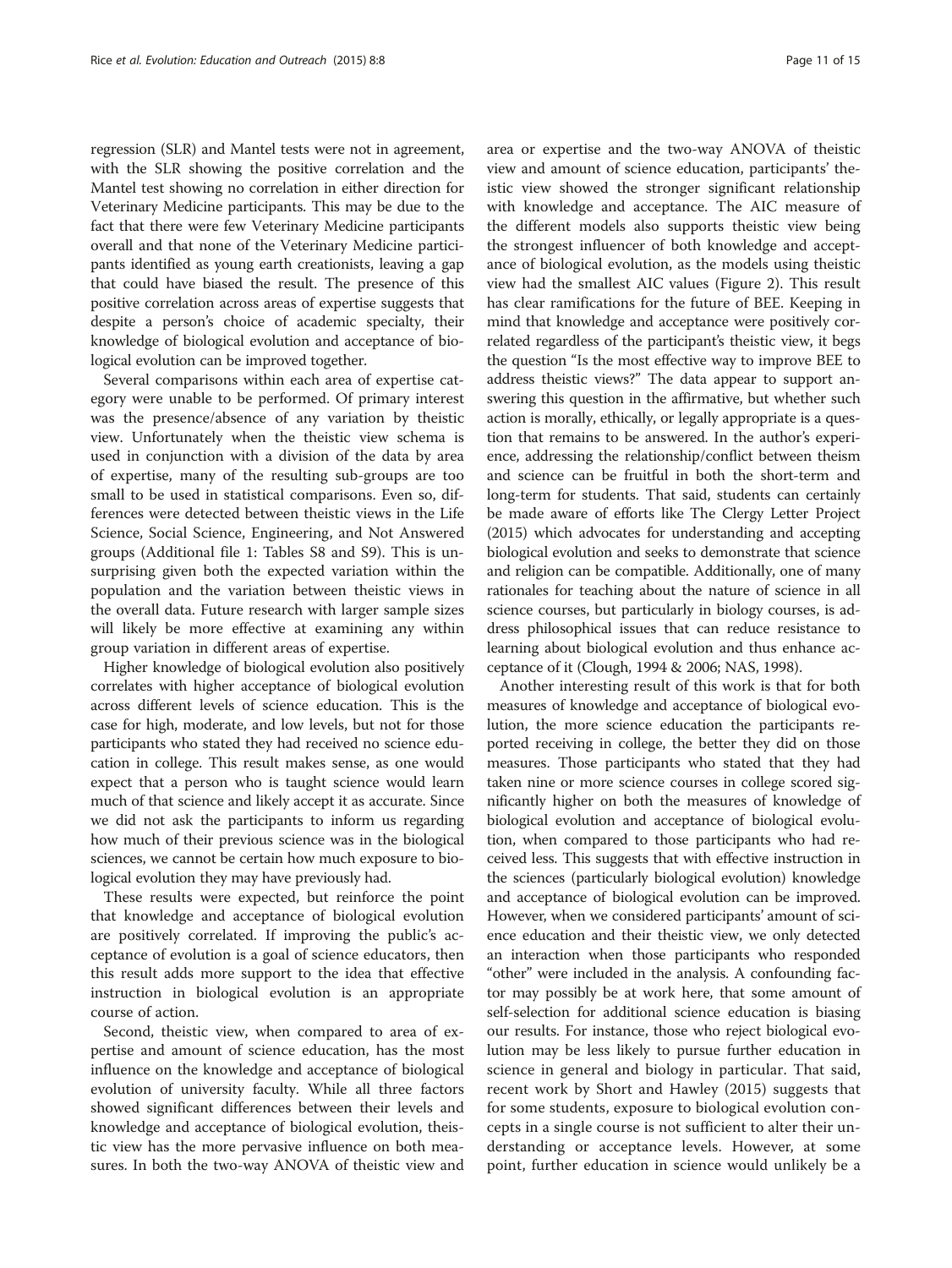<span id="page-11-0"></span>

determining factor in acceptance of biological evolution. Future research should address how much engagement in biological evolution, with attention to the quality of that engagement, is needed for understanding and acceptance.

Consistent with previous studies, none of the other demographic measures (sex, age, tenure level) showed any relationship to either knowledge of evolution or acceptance of evolution. While we do not suggest that future researchers ignore these factors entirely, the consistency of this finding means that establishing this relationship is likely unnecessary in future research.

One sub-area of interest was examining participant delineation between their acceptance of human evolution compared to other aspects of evolution. Those participants who self-identified as having more creationist viewpoints were more likely to deny evolution in its entirely. Nearly all of those that self-identified as theistic evolutionists accepted both human and other aspects of evolution, with a few (three) separating the two concepts. All participants who self-identified as non-creationists accepted both human and other aspects of evolution.

It is interesting to compare the results seen here to similar previously studied groups. For example, approximately 15% of the 309 participants in this study held creationist theistic positions, while previous work has shown 24% of Louisiana high school biology teachers, 30% of Minnesota high school biology teachers, and 62% of U.S. adults hold creationist theistic positions (Aguillard, [1999;](#page-14-0) Miller et al., [2006;](#page-13-0) Moore and Kramer, [2005\)](#page-13-0). Clearly, university faculty

at this study site have a lower rate of holding creationist views than groups in these prior studies. They also exhibit higher levels of knowledge and acceptance of biological evolution compared to previously studied groups (Rutledge and Sadler, [2007](#page-14-0); Moore et al., [2009;](#page-13-0) Moore and Cotner, [2009a](#page-13-0); Moore and Cotner, [2009b\)](#page-13-0). Given the higher average level of education earned by the participants in this study compared to previous studies, this result is not unexpected. Noteworthy, however, is that the percentage of faculty in our sample who claim a personal belief in god is roughly twice that of the members of the National Academy of Sciences. This could be due to any number of factors, at personal, local, state, national, and/or international levels. For example, perhaps faculty who have creationist theistic positions see the state where this study site is located (Midwestern United States) as more friendly place to work than other less religious areas. Alternatively, faculty at this Midwest university may very well be more likely to have been raised in or near the Midwest, a region that opinion polls show have a higher professed belief in God than many other regions of the U.S.

Finally, the qualitative results from the participant text responses provide some valuable insight into the underlying thinking of university faculty. While some university faculty have serious misconceptions about biological evolution, not every response fell on the negative side of the ledger. Some participants demonstrated an extremely robust knowledge of not only biological evolution, but the issues surrounding BEE as well.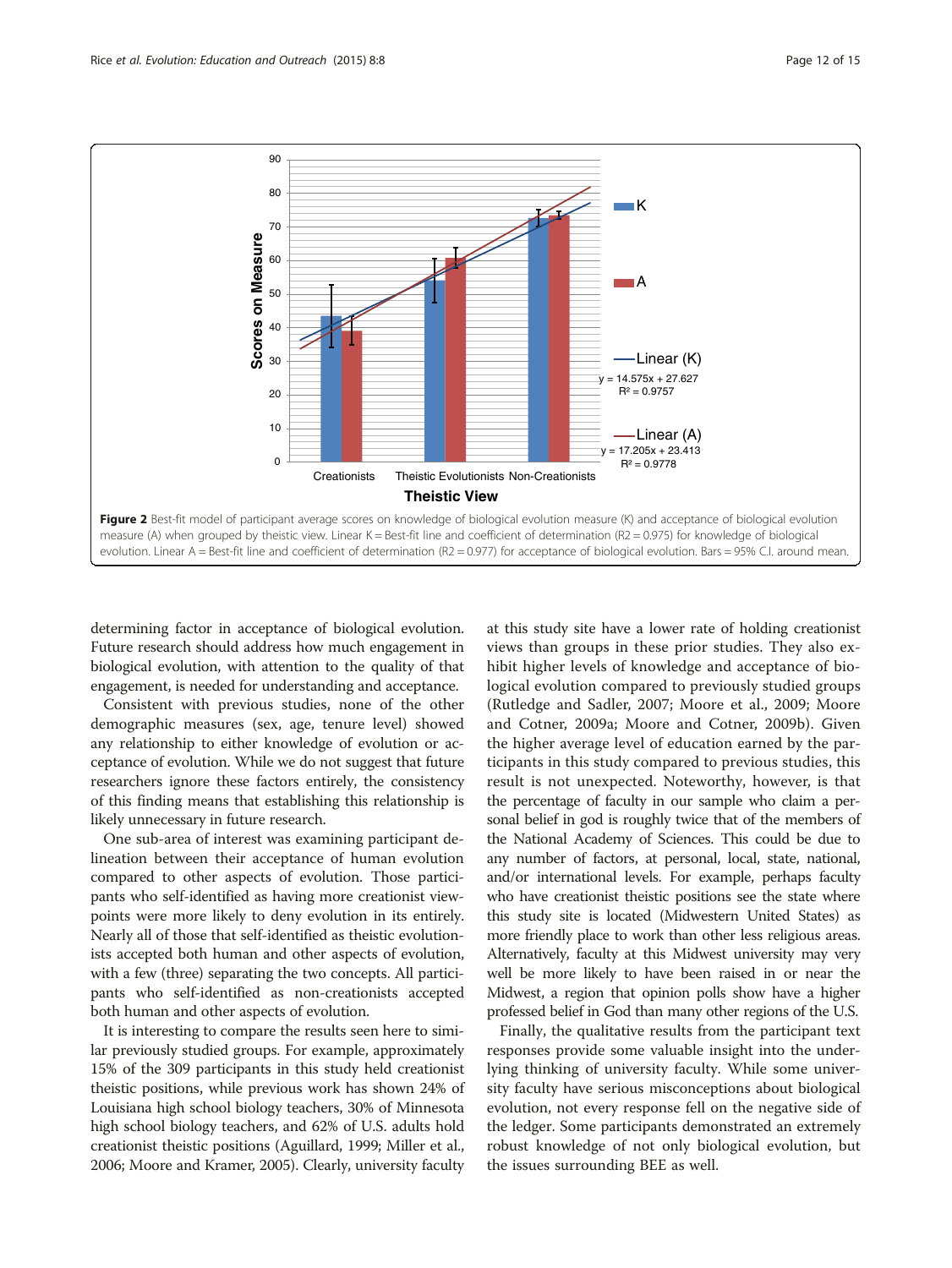# <span id="page-12-0"></span>Conclusions

The results presented here provide additional evidence to guide educators and researchers interested in effective BEE. Certainly the participants in this study had higher levels of knowledge and acceptance of biological evolution than those in other study populations. Even so, the average scores are well below 100%. It is sobering that the average life science participant's score on the knowledge of biological evolution measure was only a 74.3% (a solid C in most college grading scales) and their score on the measure of acceptance was only 87.6%. These are the participants who self-selected to study the biological sciences. If Dobzhansky's statement that "Nothing in Biology makes sense except in the light of evolution" is accurate, then how are these participants succeeding in their careers without basic knowledge and acceptance of biological evolution?

Both encouraging and disappointing is that faculty in this study, as a whole, accept biological evolution at a moderately high level (86.8%). This percentage is encouraging when compared to Gallup polls that consistently report around 54% of the public accepts that biological evolution occurs. The well-known study by Miller, Scott, and Okamoto found that only about 40% of the American public think that biological evolution is true (Miller et al., [2006\)](#page-13-0). However, that just short of 87% of faculty in our study accept biological evolution was disappointing given that these are some of the most highly educated members of American society. Additionally, the university faculty discussed here have a shared educational experience across their disciplines, such as significant opportunities for independent inquiry and research. Even when faculty are grouped by their theistic view, area of expertise, or amount of science education, only those participants that identified as social science, physical science, or having had a high amount of science education scored at or above the 90% level. We suggest that future research seek to compare individuals of various educational levels and backgrounds with a deeper look into their nature of science views, theological views, and understanding and acceptance of biological evolution.

Perhaps the most important result of this work is the evidence it provides that theistic view has a significant impact on both knowledge and acceptance of biological evolution. Additionally, it exerts more influence than either area of expertise or amount of science education. This is supported by the fact that the model using theistic view was the best fit according to the AIC measures used. The question remains, however, what do we do with this information? Should we as educators actively address our students' theistic views?

Without doubt, if educators want to promote acceptance of biological evolution, they must effectively promote a deep understanding of its most fundamental

principles. All of the participants in this study were someone's students at one time, just as today's students are the citizens, educators, and policymakers of tomorrow. Addressing the problem at the faculty level needs to be one part of a larger, multi-pronged effort to get BEE in America to the point it should have been decades ago.

Finally, merely examining knowledge and acceptance of biological evolution is insufficient for a robust understanding of how to address the problems of BEE. Future research should determine what NOS understanding is most important for understanding and accepting biological evolution. Some previous research on BEE has included a NOS portion, but typically the there is little consistency regarding the instrument used (AAAS [1993](#page-13-0); Alters and Nelson, [2002;](#page-13-0) Bell et al., [1998](#page-13-0); Farber, [2003](#page-13-0); Johnson and Peeples, [1987;](#page-13-0) NAS, [1998](#page-13-0); Rutledge and Warden, [1999](#page-14-0); Rutledge and Mitchell, [2002](#page-14-0); Scharmann & Harris, [1992](#page-14-0); Smith, [2010;](#page-14-0) Southerland and Sinatra, [2003](#page-14-0)). Some studies have shown knowledge of biological evolution to be correlated with understanding of the NOS while other studies have shown that acceptance of biological evolution is correlated with understanding of the NOS. What is needed now are studies where all three of these variables are measured simultaneously to see if they are correlated. If that is the case then it would be strong evidence that effective BEE must include content on biological evolution; it *must* address acceptance of biological evolution, and it must include content on and address relevant issues in the NOS. Finally, studies ought to also examine more deeply the theological views of those who do and do not accept biological evolution. As the Clergy Letter Project makes clear, many devoutly religious individuals maintain a deep commitment to a personal deity while also accepting biological evolution. Understanding this view and how it develops may be instrumental in advancing understanding and acceptance of biological evolution.

# Additional files

[Additional file 1: Table S1.](http://www.evolution-outreach.com/content/supplementary/s12052-015-0036-5-s1.pdf) Participant scores on Knowledge and Acceptance measures. Table S2. Correlations between participant knowledge of biological evolution and acceptance of biological evolution by theistic view groupings used in the schema (Mantel test using Jaccard's). Table S3. Correlation between participant knowledge of biological evolution and acceptance of biological evolution (response variable) by area of expertise (one-way ANOVA and simple linear regression). Table S4. Correlation between participant knowledge of biological evolution and acceptance of biological evolution by area of expertise (Mantel test using jaccard). Table S5. Average participant knowledge of biological evolution and acceptance of biological evolutiongrouped by amount of science education reported. \*indicates a significant difference (p<0.05) using pairwise t-tests. a, b indicate a significant difference (p<0.05) using pairwise t-tests. Table S6. Correlation between participant knowledge of biological evolution and acceptance of biological evolution (response variable) by amount of science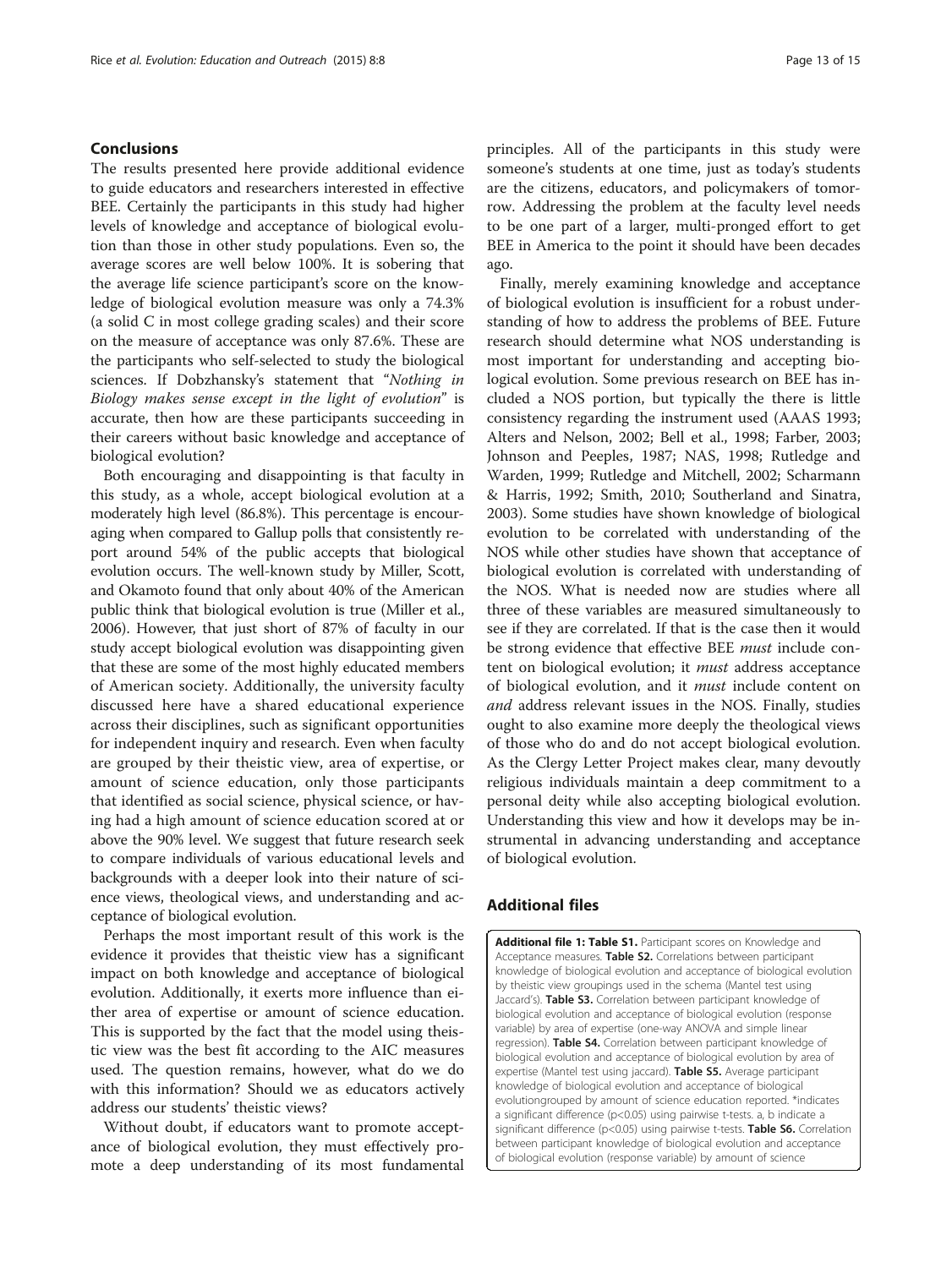<span id="page-13-0"></span>education reported (one-way ANOVA and simple linear regression). Table S7. Correlation between participant knowledge of biological evolution and acceptance of biological evolution by amount of science education (Mantel test using Jaccard). Table S8. Statistical results from pairwise t-tests examining participant knowledge of biological evolution by their theistic viewpoint grouped by area of expertise. Table S9. Statistical results from pairwise t-tests examining participant acceptance of biological evolution by their theistic viewpoint grouped by area of expertise.

[Additional file 2: Figure S1.](http://www.evolution-outreach.com/content/supplementary/s12052-015-0036-5-s2.pdf) A: PCoA of participant knowledge of evolution scores coded by theistic view. B: PCoA of participant knowledge of evolution scores coded by academic group. C: PCoA of participant knowledge of evolution scores coded by amount of science education. Legend~ Figure A: red = Y.E.C., orange = O.E.C., yellow = Thes. Evo., green = Agnos. Evo., blue = Athe. Evo., white = NA/Other. Figure B: pink = Social Science, red = Physical Science, orange = Business, yellow = Applied Science/Engineering, green = Life Science, blue = Humanities, white = Veterinary Medicine, gray = Formal Science/Math, black = Not Answered. Figure C: pink =  $5-8$  science courses, red =  $1-4$  science courses, green = no science courses, blue = 9 or more science courses.

#### Abbreviations

NOS: The nature of science / nature of science; BEE: Biological evolution education; KEE: Knowledge of evolution exam; MATE: Measure of acceptance toward evolution; SUSSI: Student understanding of science and science inquiry; PCoA: Principal coordinate analysis; AIC: Akaike information criterion; NAS: National academy of science.

#### Competing interests

The authors declare that they have no competing interests.

#### Authors' contributions

JR conceived of the study, participated in the design and coordination stages, performed the statistical analyses with DA, and drafted the manuscript. MC participated in the design stage and helped to draft the manuscript. JO participated in the design stage, helped to draft the manuscript, and assisted with the statistical analyses. DA participated in the design stage and performed the statistical analyses with JR. JC participated in the design and coordination stages and helped to draft the manuscript. All authors read and approved the final manuscript.

#### Acknowledgements

We would like to thank our two reviewers for their comments and suggestions. IRB human subjects' approval was given on October 18 2010  $(IRR$  #10-474).

#### Author details

<sup>1</sup>Department of Life Sciences, Palmer College, Davenport, IA 52803-5287, USA. <sup>2</sup>School of Education, Iowa State University, Ames, IA 50011-3198, USA. <sup>3</sup>Department of Ecology, Evolution, and Organismal Biology, Iowa State University, Ames, IA 50011-3198, USA.

# Received: 11 December 2014 Accepted: 16 April 2015 Published online: 06 May 2015

# References

- Alters, BJ, & Alters, SM. (2001). Defending Evolution: A guide to the creation/ evolution controversy. Massachusetts: Jones and Bartlett Publishers.
- Alters, BJ, & Nelson, CE. (2002). Perspective: Teaching Evolution In Higher Education. Evolution., 56(10), 1891–1901.
- American Association for the Advancement of Sciences (AAAS). (1993). Benchmarks for science literacy. New York: Oxford University Press.
- Bandoli, JH. (2008). Do State Science Standard Matter? The American Biology Teacher., 70(4), 212–216.
- Barnes, RM, Keilholtz, LE, & Alberstadt, AL. (2009). Creationism and Evolution beliefs among college students. Skeptic., 14(3), 13–16.
- Beardsley, PM. (2004). Middle School Student Learning in Evolution: Are Current Standards Achievable? The American Biology Teacher, 66(9), 604–612.
- Bell, RL, Abd-El-Khalick, F, & Lederman, NG. (1998). Implicit Versus Explicit Nature of Science Instruction: An Explicit Response to Palmquist and Finley. Journal of Research in Science Teaching., 35, 1057–1061.
- Bowman, KL. (2008). The evolution battles in high-school science classes: who is teaching what? Frontiers in Ecology and the Environment., 6(2), 69–74.
- Brem, SK, Ranney, R, & Schindel, J. (2003). Perceived consequences of evolution: College students perceive negative personal and social impact in evolutionary theory. Science Education., 87(2), 181–206.
- Cavanagh, S. (2005). Treatment of evolution inconsistent. Education Week., 25, 111–21.
- Clough, MP. (1994). Diminish Students' Resistance to Biological Evolution. The American Biology Teacher., 56(7), 409–415.
- Clough, MP. (2006). The Essential Role of the Nature of Science in Learning about Evolutionary Biology: Strategies for Enhancing Acceptance of Evolution. In Chapter I-6 in W.F. McComas (Ed.), Investigating Evolutionary Biology in the Laboratory (pp. 69–81). Dubuque: Kendall Hunt.
- Colburn, A, & Henriques, L. (2006). Clergy views on evolution, creationism, science, and religion. Journal of Research in Science Teaching., 43(4), 419-442.
- Farber, P. (2003). Teaching Evolution and The Nature of Science. The American Biology Teacher., 65(5), 347–354.
- Gross, L. (2006). Scientific Illiteracy and the Partisan Takeover of Biology. Public Library of Science: Biology., 4(5), e167.
- Hawkins, DI, & Coney, KA. (1981). Uninformed Response Error in Survey Research. Journal of Marketing Research, 18(3), 370–374.
- Ingram, EL, & Nelson, CE. (2006). Relationship between achievement and students' acceptance of evolution or creation in an upper-level evolution course. Journal of Research in Science Teaching., 43(1), 7–24.
- Johnson, RL, & Peeples, EE. (1987). The Role of Scientific Understanding in College: Student Acceptance of Evolution. The American Biology Teacher,  $49(2)$ , 93-96 + 98
- Lawson, AE, & Worsnop, WA. (1992). Learning about Evolution and Rejecting a Belief in Special Creation: Effects of Reflective Reasoning Skill, Prior Knowledge, Prior Belief and Religious Commitment. Journal of Research in Science Teaching., 29(2), 143–166.
- Liang, LL, Chen, S, Chen, X, Kaya, ON, Adams, AD, Macklin, M, & Ebenezer, J. (2008). Assessing preservice elementary teachers' views on the nature of scientific knowledge: A dual-response instrument. Asia-Pacific Forum on Science Learning and Teaching., 9(1), 1–20.
- Losh, SC, & Nzekwe, B. (2010). Creatures in the classroom: Attitudes and beliefs about fantastic beasts, extraterrestrials, and creationism among education majors. Chicago: Paper presented at the American Association for Public Opinion Research meetings.
- Miller, JD, Scott, EC, & Okamoto, S. (2006). Public Acceptance of Evolution. Science., 313(5788), 765–766.
- Moore, R, & Cotner, S. (2009a). Educational Malpractice: The Impact of Including Creationism in High School Biology Courses. Evolution: Education and Outreach, 1(2), 95–100.
- Moore, R, & Cotner, S. (2009b). The Creationist Down the Hall: Does It Matter When Teachers Teach Creationism? BioScience, 5(59), 429-435.
- Moore, R, & Kraemer, K. (2005). The Teaching of Evolution and Creationism in Minnesota. The American Biology Teacher., 67(8), 457–466.
- Moore, R, Cotner, S, & Bates, A. (2009). The Influence of Religion and High School Biology Courses on Students' Knowledge of Evolution When They Enter College. The Journal of Effective Teaching., 9(2), 4–12.

National Academy of Sciences. (1998). Teaching About Evolution and the Nature of Science. Washington, DC: National Academy Press.

- Nehm, RH, & Schonfeld, I. (2007). Does Increasing Biology Teacher Knowledge of Evolution and the Nature of Science Lead to Greater Preference for the Teaching of Evolution in Schools? Journal of Science Teacher Education., 18(5), 699–723.
- Paz-y-Miño, CG, & Espinosa, A. (2011). New England faculty and college students differ in their views about evolution, creationism, intelligent design, and religiosity. Evolution: Education and Outreach., 4, 323–342.
- Paz-y-Miño, CG, & Espinosa, A. (2012). Educators of prospective teachers hesitate to embrace evolution due to deficient understanding of science/evolution and high religiosity. Evolution: Education and Outreach., 5, 139–162.
- Paz-y-Miño, CG, & Espinoza, A. (2011). On the Theory of Evolution Versus the Concept of Evolution: Three Observations. Evolution: Education and Outreach., 4, 308–312.
- R Core Team. (2014). R: A language and environment for statistical computing. Vienna, Austria: R Foundation for Statistical Computing. URL [http://www.R-project.org/.](http://www.r-project.org/)
- Rice, JW, Warner, DA, Kelly, CD, Clough, MP, & Colbert, JT. (2010) The Theory of Evolution is Not an Explanation for the Origin of Life. Evolution: Education and Outreach, 3(2), 141–142.